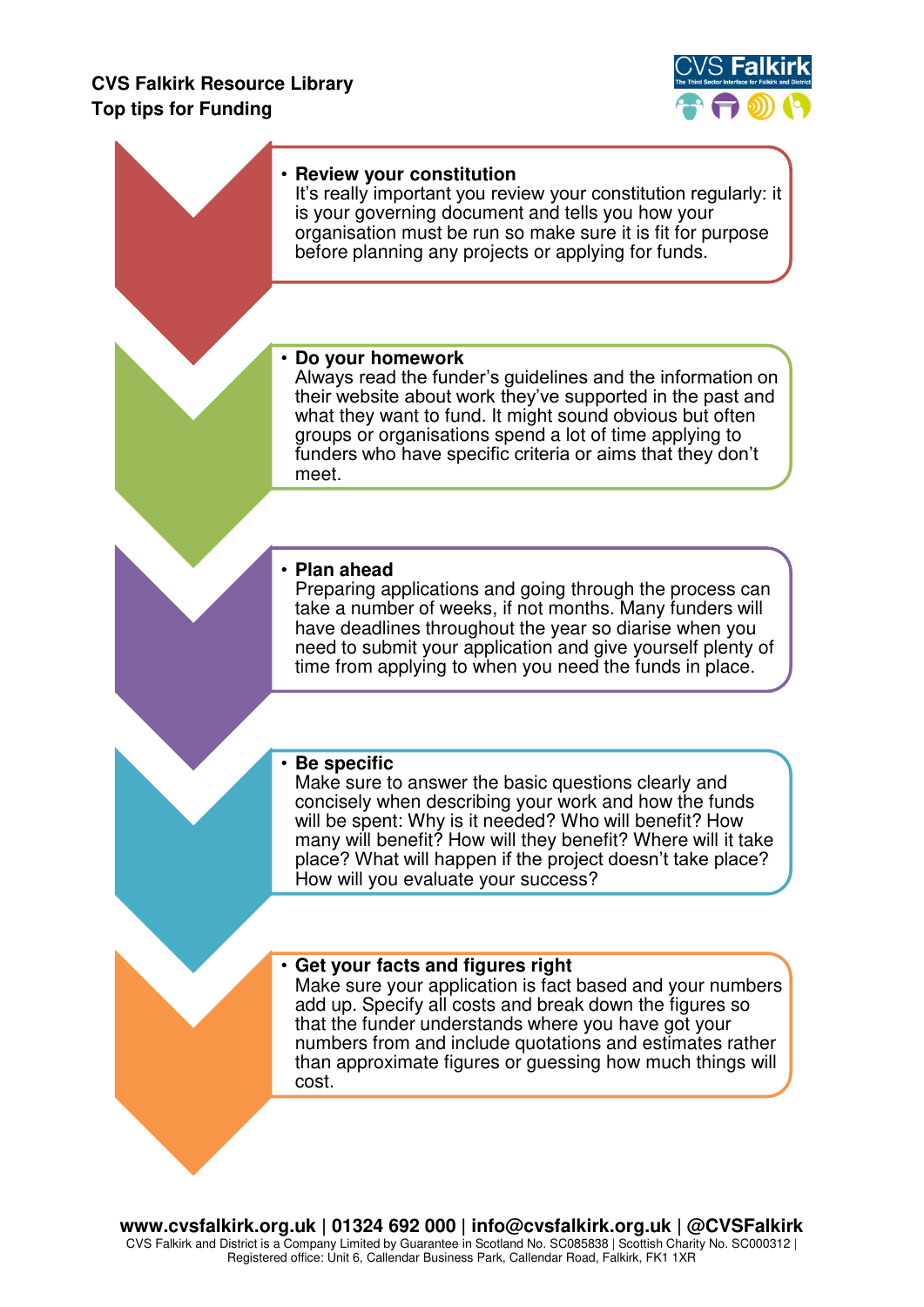## **CVS Falkirk Resource Library Top tips for Funding**

an i



| $\cdot$ Get in touch<br>Many funders will be pleased to hear from you- once you've<br>read through their guidelines- if you have questions and to<br>discuss your application. It shows that you are keen to work<br>together and understand what they are looking for and also<br>gives the funder the chance to learn more about the work<br>that you do.                                                                                                        |
|--------------------------------------------------------------------------------------------------------------------------------------------------------------------------------------------------------------------------------------------------------------------------------------------------------------------------------------------------------------------------------------------------------------------------------------------------------------------|
|                                                                                                                                                                                                                                                                                                                                                                                                                                                                    |
| Make sure you've enclosed all the documents<br>requested<br>You'll normally be asked to share a copy of your<br>constitution and your annual accounts along with other<br>supporting documents and policies. This is a great way of<br>showing your organisation's credibility, that your finances<br>are properly managed and that you adhere to any<br>applicable guidelines for example Child Protection Policy.                                                |
| • Check, check and check again!<br>Compare your application with the funder's guidelines and<br>make sure you've answered all questions and addressed all<br>points. Make sure your spelling and grammar are correct<br>too.                                                                                                                                                                                                                                       |
|                                                                                                                                                                                                                                                                                                                                                                                                                                                                    |
| . Ask someone to read your application<br>It's a great idea to ask someone outside the organisation to<br>have a read through your application – many things that<br>may be obvious to you might be difficult to understand or<br>vague to someone unfamiliar with your work. If they can<br>understand the proposal then it's likely the grant assessor<br>will too. CVS Falkirk is happy to review applications and<br>offer guidance with funding applications. |
|                                                                                                                                                                                                                                                                                                                                                                                                                                                                    |
| · SUCCESS!<br>You've secured the funds – congratulations. The work<br>doesn't stop here though! Remember to record any<br>statistics, case studies, photographs etc. that you need for<br>your monitoring report and submit it before the deadline. It's<br>really important to meet the funder's conditions of grant and<br>could help with future funding bids.                                                                                                  |
|                                                                                                                                                                                                                                                                                                                                                                                                                                                                    |